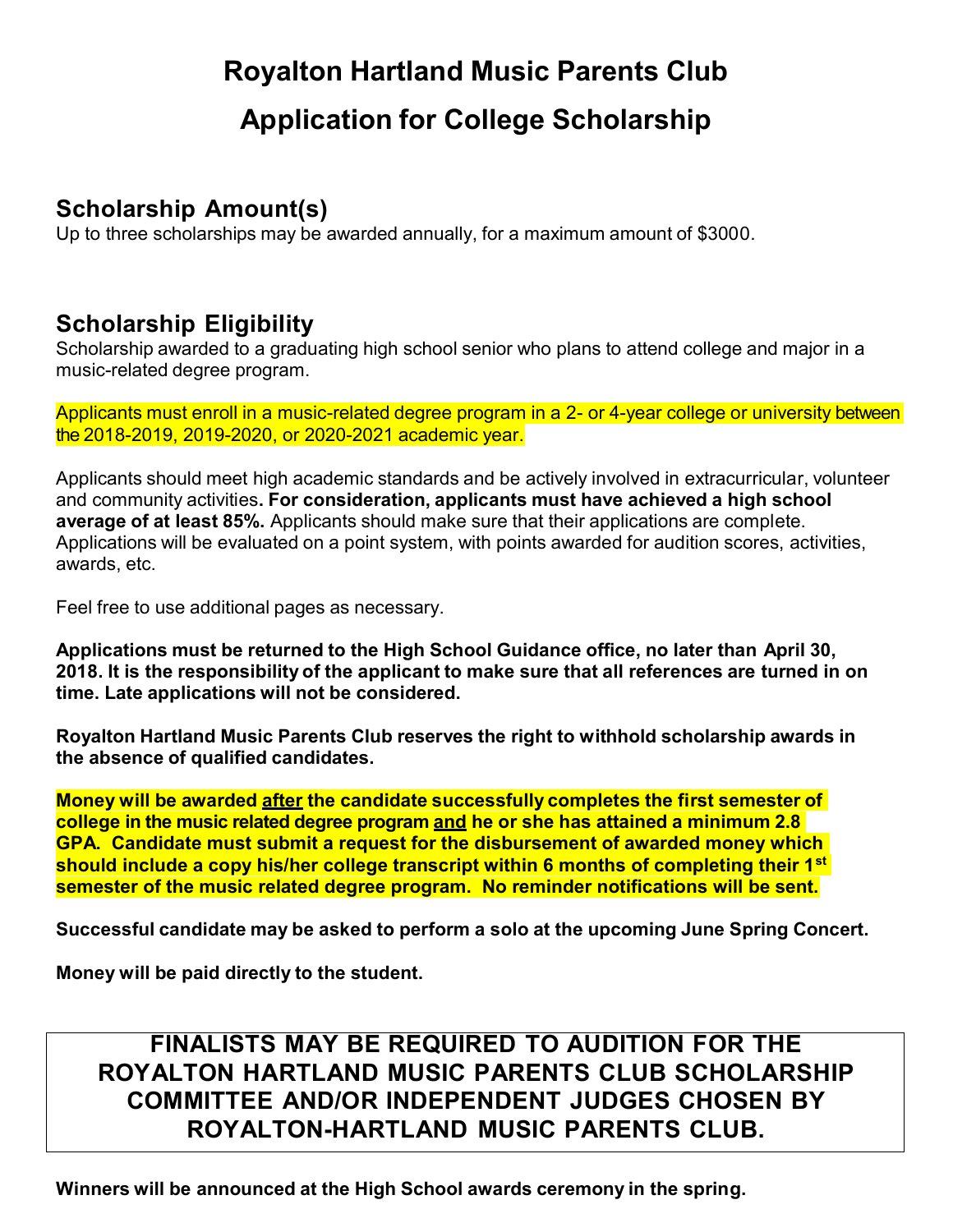# Royalton Hartland Music Parents Club

# Application for College Scholarship

This application is for students intending to major in a music-related degree program. Please return, with three references to High School Guidance Office, no later than April 30, 2018. Students are responsible to make sure their references are submitted on time. Please make sure your application is on time and legible. PDF form of application is available at www.royhart.org, in the Music Parents section of the Music Department tab.

## CONTACT INFORMATION

| Name: Name: Name: Name: Name: Name: Name: Name: Name: Name: Name: Name: Name: Name: Name: Name: Name: Name: Name: Name: Name: Name: Name: Name: Name: Name: Name: Name: Name: Name: Name: Name: Name: Name: Name: Name: Name: |  |  |
|-------------------------------------------------------------------------------------------------------------------------------------------------------------------------------------------------------------------------------|--|--|
|                                                                                                                                                                                                                               |  |  |
|                                                                                                                                                                                                                               |  |  |
|                                                                                                                                                                                                                               |  |  |
|                                                                                                                                                                                                                               |  |  |
|                                                                                                                                                                                                                               |  |  |
|                                                                                                                                                                                                                               |  |  |
|                                                                                                                                                                                                                               |  |  |
|                                                                                                                                                                                                                               |  |  |
|                                                                                                                                                                                                                               |  |  |

Please make sure your application is legible, complete and signed.

### Royalton Hartland Music Parents Club Scholarship Committee is not responsible to review applications that are late, incomplete or illegible.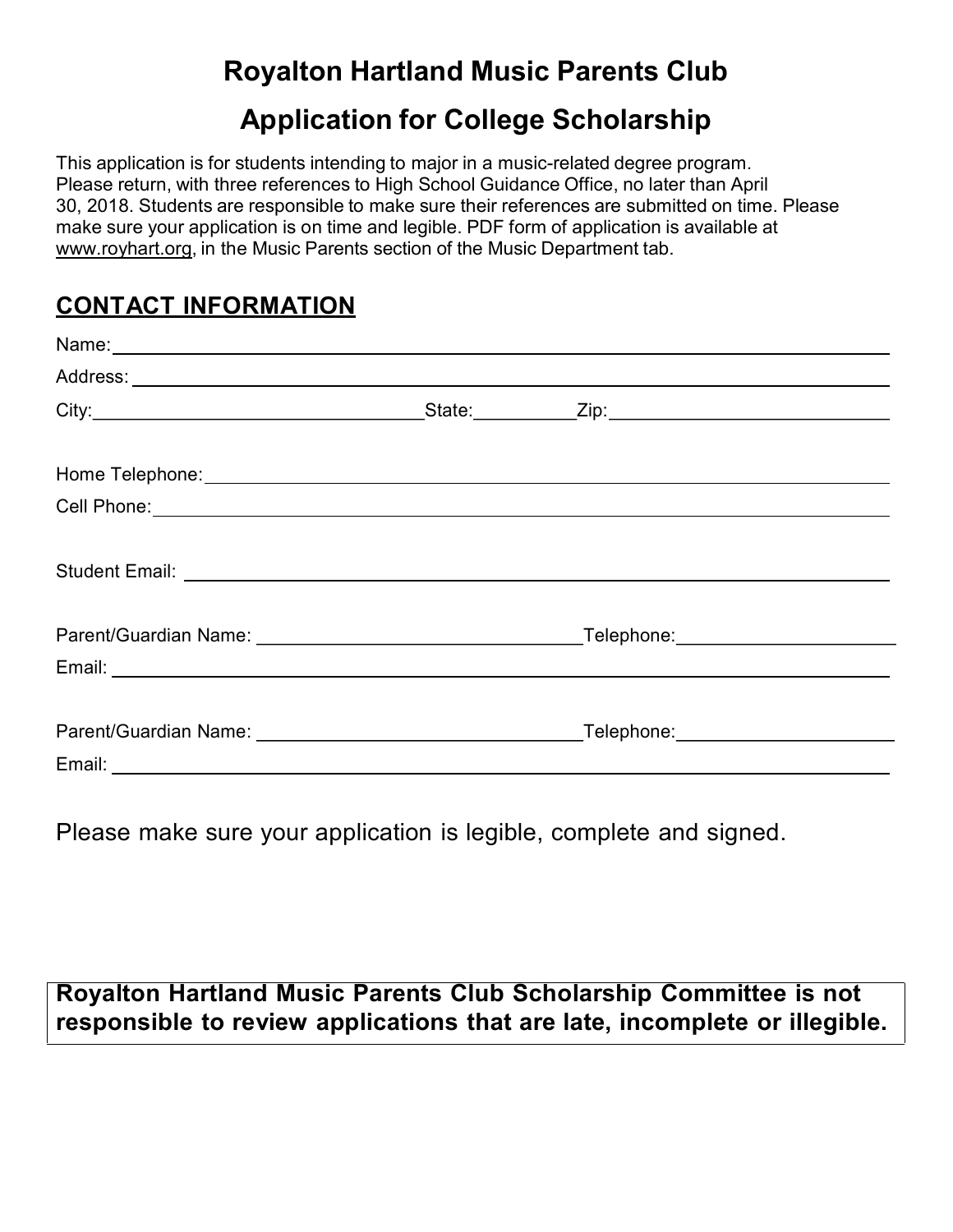#### **STUDENT**

I declare and affirm that the statements made in this application and accompanying documentation are true, complete and correct.

I authorize the Royalton Hartland Guidance Office to release my weighted and un-weighted GPA and Class Rank to the Royalton Hartland Music Parents Club Scholarship Committee for use in the scholarship application process.

I understand that all scholarship money will be awarded after the candidate successfully completes the first semester of college in a music related degree program and he or she has attained a minimum 2.8 GPA in a post-secondary college or university. I understand that it will be my responsibility to submit a copy of my college transcript to verify my GPA and request disbursement of awarded funds within 6 months of completion of my 1<sup>st</sup> semester in the music related degree program.

| <b>Applicant Signature:</b> | Date |  |
|-----------------------------|------|--|
|                             |      |  |

#### PARENT/GUARDIAN

I declare and affirm that the statements made in this application and accompanying documentation are true, complete and correct to the best of my knowledge.

I authorize the Royalton Hartland Guidance Office to release my child's weighted and un-weighted GPA and Class Rank to the Royalton Hartland Music Parents Club Scholarship Committee for use in the scholarship application process.

I understand that all scholarship money will be awarded after the candidate successfully completes the first semester of college in a music related degree program and he or she has attained a minimum 2.8 GPA in a post-secondary college or university. I understand that it will be my child's responsibility to submit a copy of their college transcript to verify their GPA and request disbursement of awarded funds within 6 months of completion of their 1<sup>st</sup> semester in the music related degree program.

| Parent/Guardian Signature: | Date |  |
|----------------------------|------|--|
|                            |      |  |

| FOR GUIDANCE DEPARTMENT USE ONLY     |            |              |                       |  |  |  |  |  |  |
|--------------------------------------|------------|--------------|-----------------------|--|--|--|--|--|--|
| Class Rank:                          | of the set | weighted GPA | unweighted GPA        |  |  |  |  |  |  |
| Weighted GPA:                        |            |              |                       |  |  |  |  |  |  |
| Freshman:                            | Sophomore: | Junior:      | <b>Recent Marking</b> |  |  |  |  |  |  |
| Period:                              |            |              |                       |  |  |  |  |  |  |
| <b>Guidance Counselor Signature:</b> |            |              | Date:                 |  |  |  |  |  |  |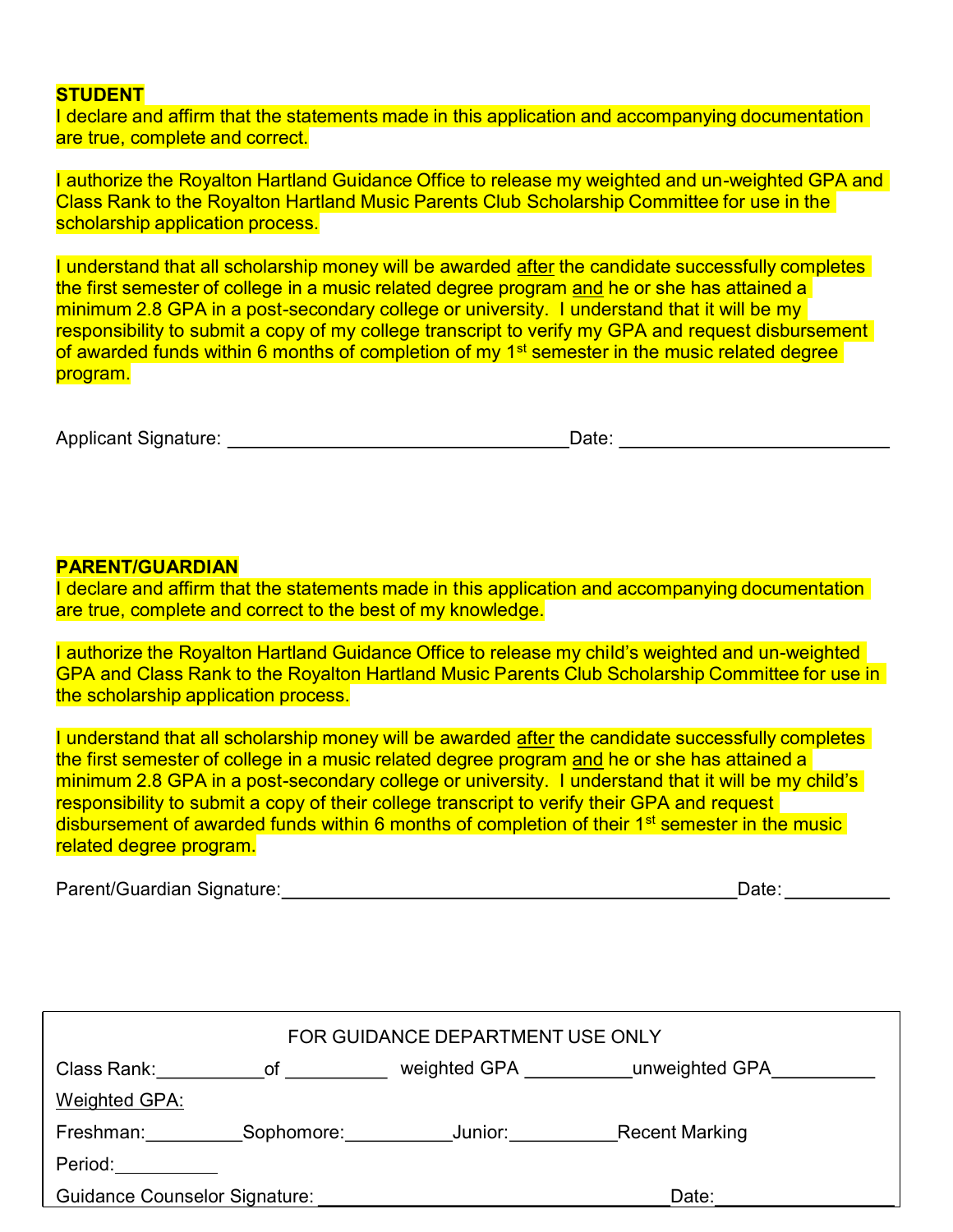#### **REFERENCES** (See attached forms.)

Please submit 3 letters of recommendation with this application.

One reference must be from a current Roy-Hart Music Educator. One reference must be from a current Roy-Hart Faculty Member. One reference (outside of school) must be from an adult of applicant's choice whom he or she is not related to.

References should not include more than two current or past Roy-Hart teachers or any relatives.

### References are due April 30, 2018. It is the responsibility of the applicant to make sure that all references are turned in on time.

Roy-Hart Music Educator/Private Teacher:

Roy-Hart Faculty Member:

Name: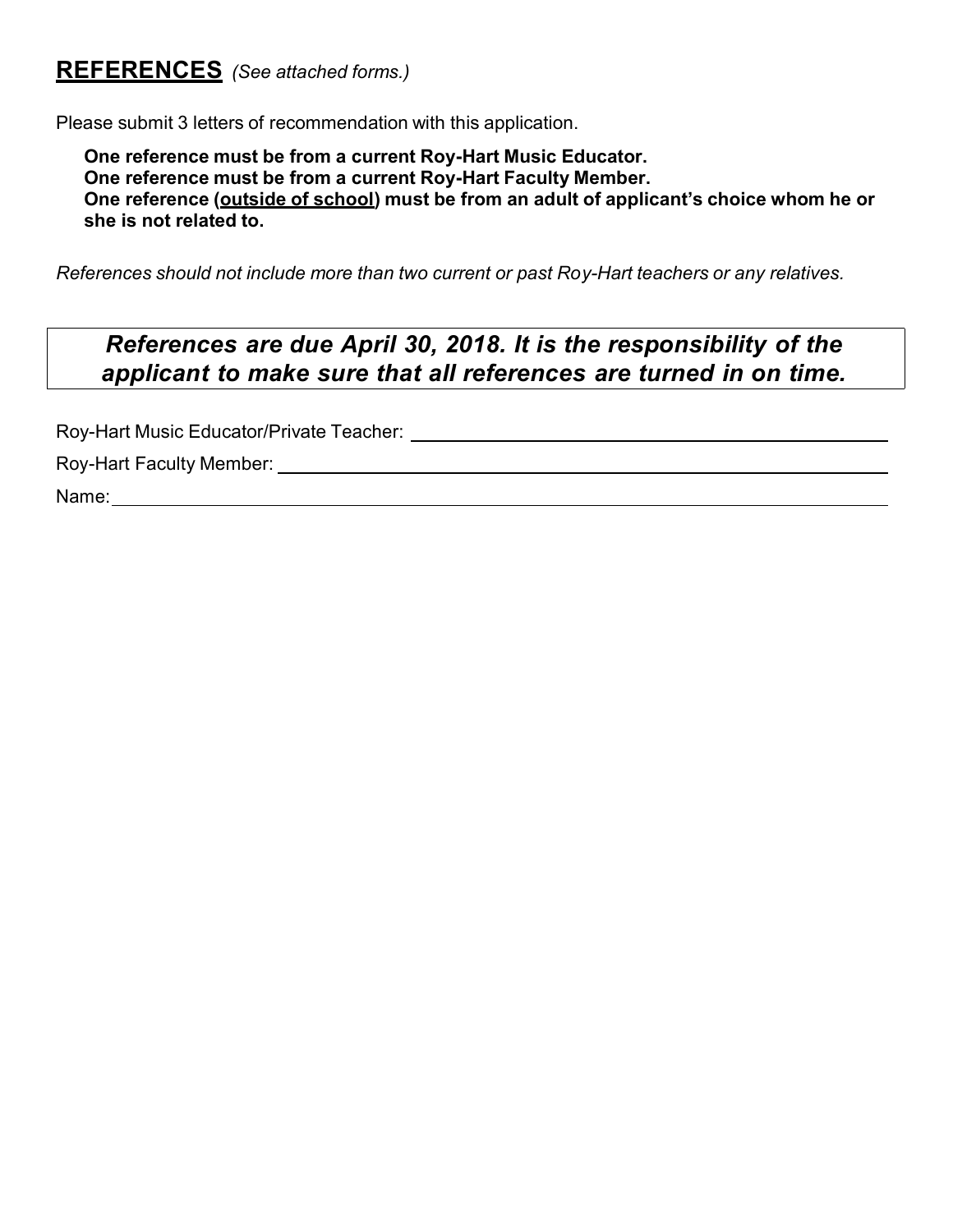#### ROYALTON HARTLAND MUSIC PARENTS CLUB SCHOLARSHIP APPLICATION PERSONAL REFERENCE (Outside of School)

To be completed by an adult of the applicant's choice, who he or she is not related to. This reference must not be from a Roy-Hart Faculty Member.

Applicant's name:

 Please return to: RHMPC Scholarship c/o Colleen Albee, Guidance Office Roy-Hart Central High School 54 State Street Middleport, NY 14105

| On a scale of one to ten, with ten being the highest, how would you rate this applicant's chance of                         |  |  |  |  |  |
|-----------------------------------------------------------------------------------------------------------------------------|--|--|--|--|--|
| success in his/her chosen field? $\Box$ 1 $\Box$ 2 $\Box$ 3 $\Box$ 4 $\Box$ 5 $\Box$ 6 $\Box$ 7 $\Box$ 8 $\Box$ 9 $\Box$ 10 |  |  |  |  |  |

How long have you known applicant?

In your own words, evaluate the applicant in regard to talent, personality, drive, determination, dedication, personal contributions to your program, and overall chance of success in his/her chosen area of music.

Signature: Date:

MUST BE RECEIVED NO LATER THAN APRIL 30, 2018 FOR CONSIDERATION.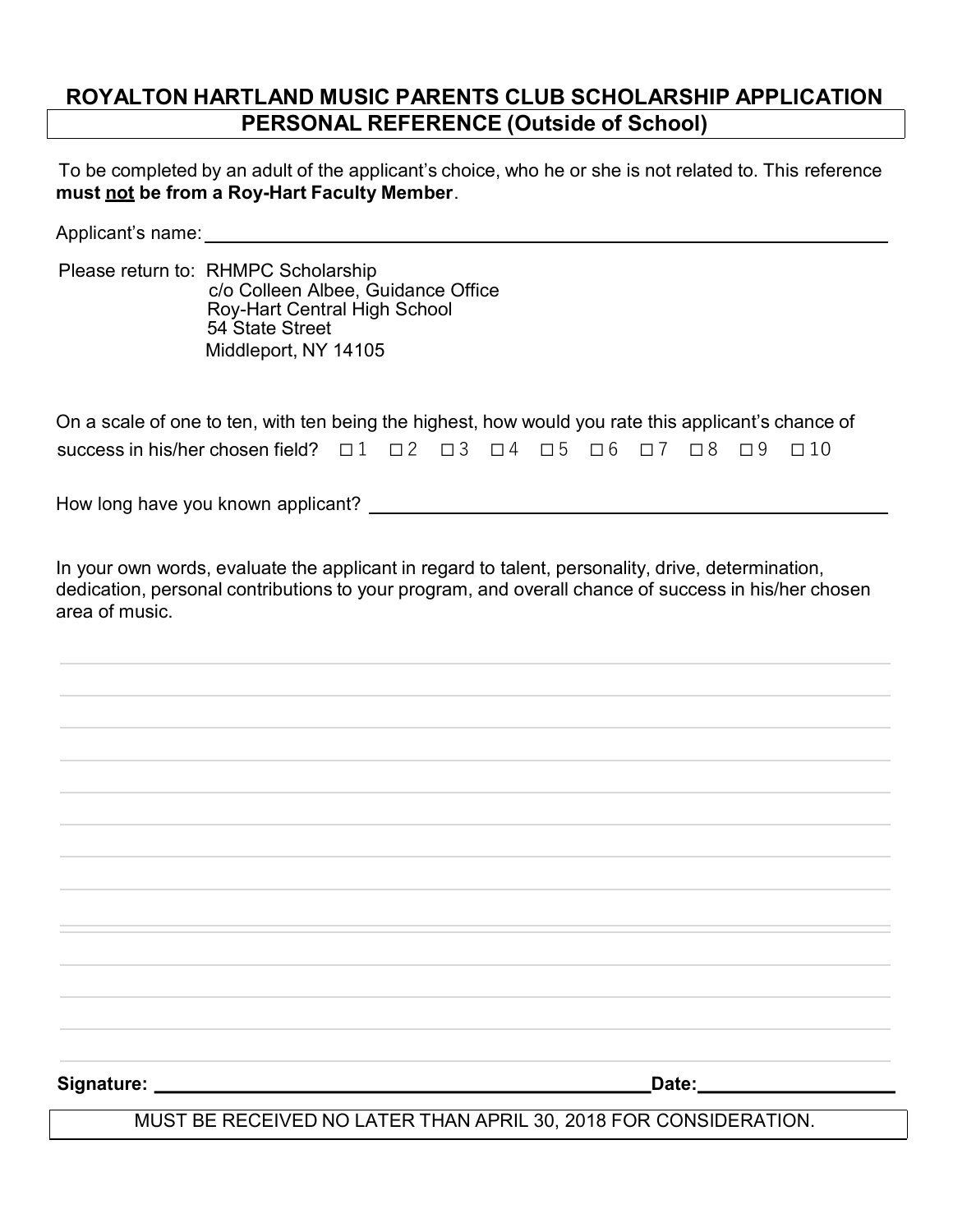#### ROYALTON HARTLAND MUSIC PARENTS CLUB SCHOLARSHIP APPLICATION REFERENCE FROM ROY-HART MUSIC TEACHER/PRIVATE INSTRUCTOR

To be completed by a Roy-Hart Music Educator or Private Music Teacher

Applicant's name: Manual Applicant's name:

Please return to: RHMPC Scholarship c/o Colleen Albee, Guidance Office Roy-Hart Central High School 54 State Street Middleport, NY 14105

| On a scale of one to ten, with ten being the highest, how would you rate this applicant's chance of                         |  |  |  |  |  |  |
|-----------------------------------------------------------------------------------------------------------------------------|--|--|--|--|--|--|
| success in his/her chosen field? $\Box$ 1 $\Box$ 2 $\Box$ 3 $\Box$ 4 $\Box$ 5 $\Box$ 6 $\Box$ 7 $\Box$ 8 $\Box$ 9 $\Box$ 10 |  |  |  |  |  |  |

How long have you known applicant?

Current grade in your class, if applicable:

In your own words, evaluate the applicant in regard to talent, personality, drive, determination, dedication, personal contributions to your program, and overall chance of success in his/her chosen area of music.

Signature: Date:

MUST BE RECEIVED NO LATER THAN APRIL 30, 2018 FOR CONSIDERATION.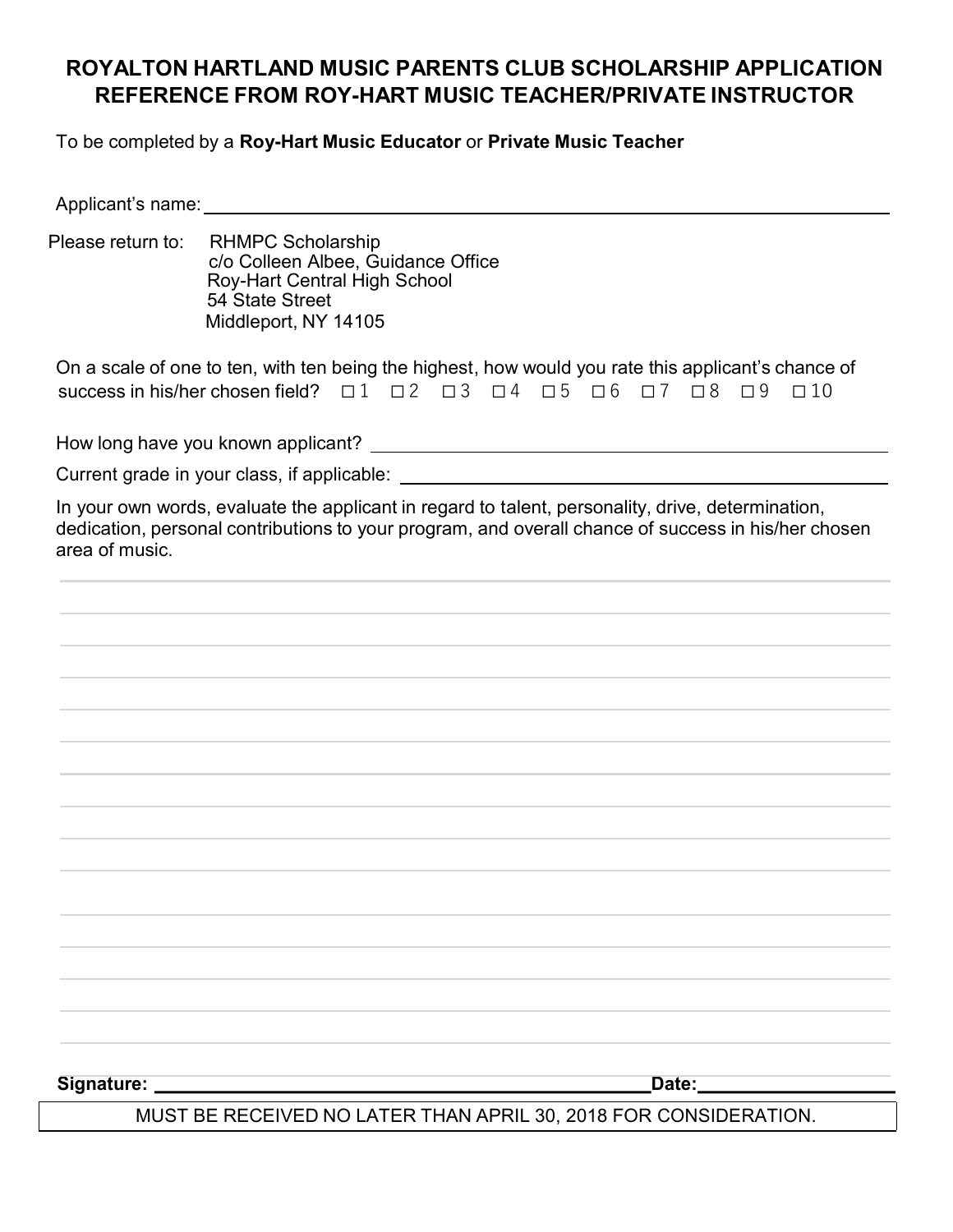#### ROYALTON HARTLAND MUSIC PARENTS CLUB SCHOLARSHIP APPLICATION REFERENCE FROM ROY-HART TEACHER OR FACULTY MEMBER

This reference must be from a Roy-Hart Faculty Member.

Applicant's name: <u>contract and a set of the set of the set of the set of the set of the set of the set of the set of the set of the set of the set of the set of the set of the set of the set of the set of the set of the s</u>

Please return to:

Colleen Albee, Guidance Office

| On a scale of one to ten, with ten being the highest, how would you rate this applicant's chance of                         |  |  |  |  |  |
|-----------------------------------------------------------------------------------------------------------------------------|--|--|--|--|--|
| success in his/her chosen field? $\Box$ 1 $\Box$ 2 $\Box$ 3 $\Box$ 4 $\Box$ 5 $\Box$ 6 $\Box$ 7 $\Box$ 8 $\Box$ 9 $\Box$ 10 |  |  |  |  |  |

How long have you known applicant?

Current grade in your class, if applicable:

In your own words, evaluate the applicant in regard to talent, personality, drive, determination, dedication, personal contributions to your program, and overall chance of success in his/her chosen area of music.



MUST BE RECEIVED NO LATER THAN APRIL 30, 2018 FOR CONSIDERATION.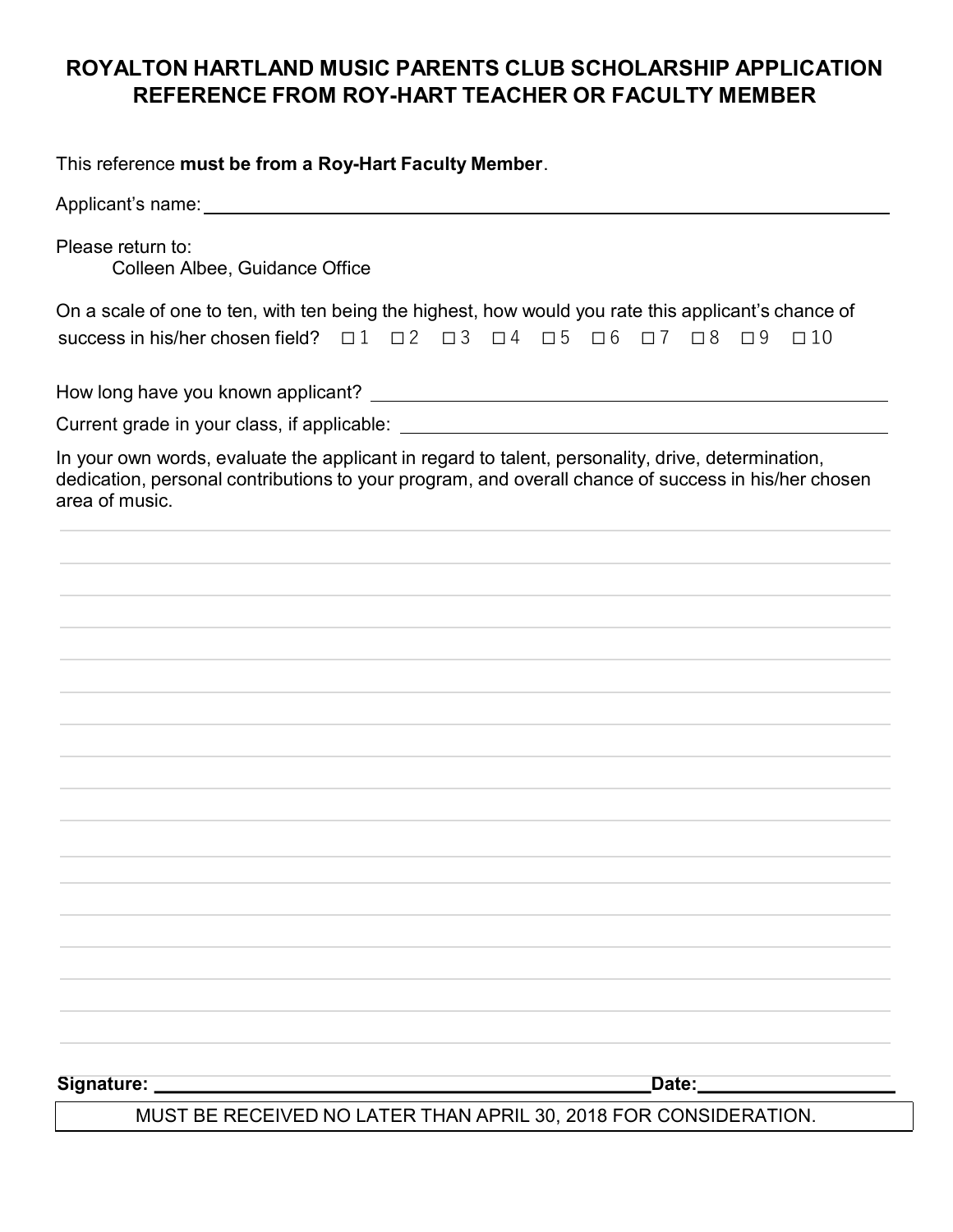### MUSIC EDUCATION

| Solo audition ratings                                      |                                                                                                                                                                                                                                |  |
|------------------------------------------------------------|--------------------------------------------------------------------------------------------------------------------------------------------------------------------------------------------------------------------------------|--|
|                                                            | NCMEA, Level: Grade: Cambridge Contract Contract Contract Contract Contract Contract Contract Contract Contract Contract Contract Contract Contract Contract Contract Contract Contract Contract Contract Contract Contract Co |  |
|                                                            | NCMEA, Level: Grade: Canade: Communication of the United States of the United States of the United States of t                                                                                                                 |  |
|                                                            | NCMEA, Level: Grade: Cambridge Contract Contract Contract Contract Contract Contract Contract Contract Contract Contract Contract Contract Contract Contract Contract Contract Contract Contract Contract Contract Contract Co |  |
|                                                            | NYSSMA, Level: ___________Grade: ______________Instrument: _____________________                                                                                                                                               |  |
|                                                            | NYSSMA, Level: ___________Grade: ______________Instrument: _____________________                                                                                                                                               |  |
|                                                            | NYSSMA, Level: ___________Grade: ______________Instrument: _____________________                                                                                                                                               |  |
| Musical instrument(s) or vocal:                            |                                                                                                                                                                                                                                |  |
| Music camps attended and/or private instruction received:  |                                                                                                                                                                                                                                |  |
| Music class(es) you are currently enrolled in at Roy-Hart: |                                                                                                                                                                                                                                |  |
|                                                            |                                                                                                                                                                                                                                |  |
|                                                            | Music/theater activities at Roy-Hart. Please include year, role and/or instrument:                                                                                                                                             |  |
| (Example: Wizard of Oz, "Tin Man" 12; Glee Club)           |                                                                                                                                                                                                                                |  |
|                                                            |                                                                                                                                                                                                                                |  |
|                                                            |                                                                                                                                                                                                                                |  |
|                                                            |                                                                                                                                                                                                                                |  |
|                                                            |                                                                                                                                                                                                                                |  |

Continue all questions on a separate sheet as needed.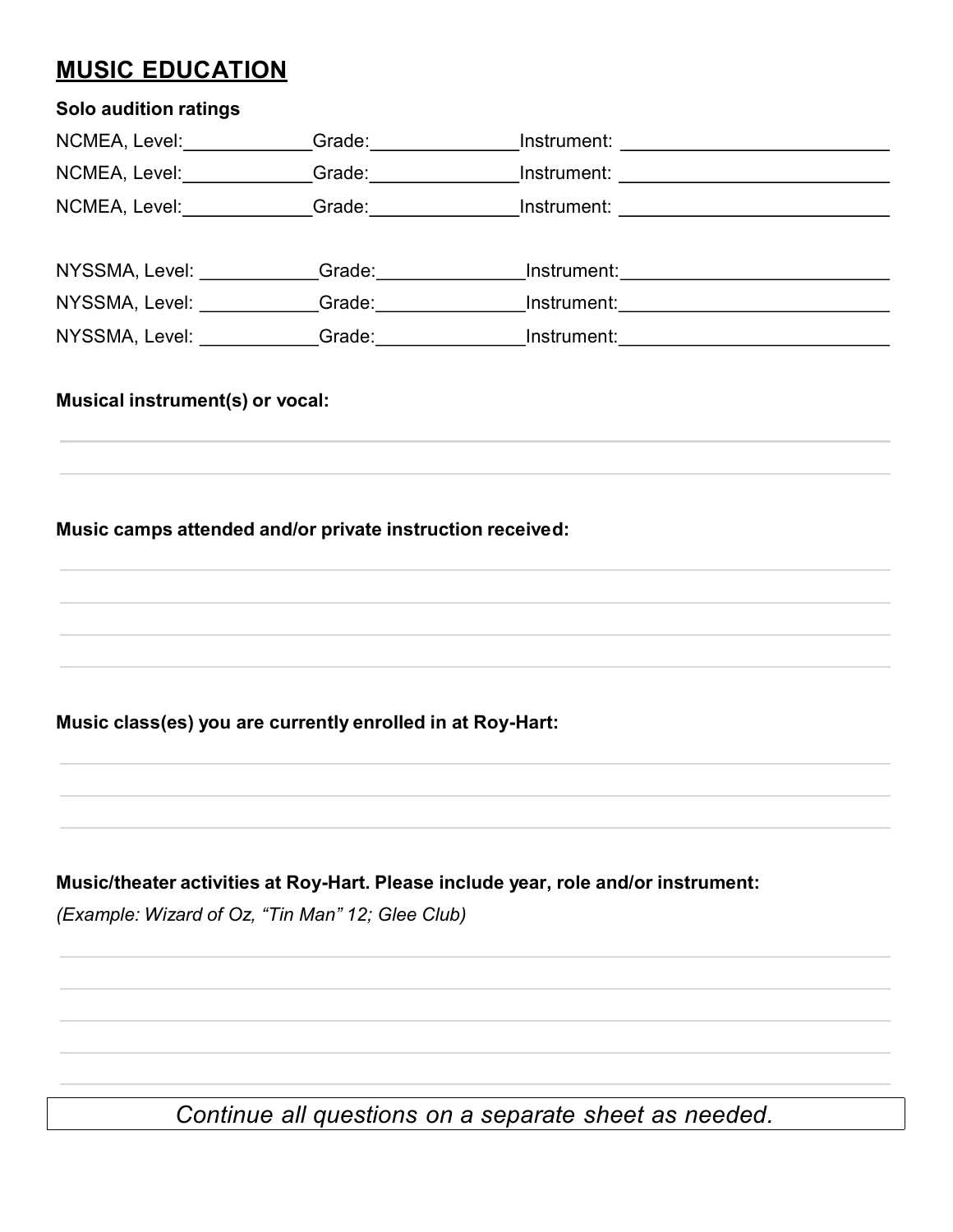Music/theater activities in the community. Please include year, role and/or instrument: (Example: Lake Plains Players "Les Miserables", 12, "Javert"; All-State Orchestra, 9-12, Violin)

| ,我们也不会有什么。""我们的人,我们也不会有什么?""我们的人,我们也不会有什么?""我们的人,我们也不会有什么?""我们的人,我们也不会有什么?""我们的人 |  |
|----------------------------------------------------------------------------------|--|
|                                                                                  |  |
|                                                                                  |  |
|                                                                                  |  |
|                                                                                  |  |
|                                                                                  |  |
|                                                                                  |  |
|                                                                                  |  |
|                                                                                  |  |
| ,我们也不会有什么。""我们的人,我们也不会有什么?""我们的人,我们也不会有什么?""我们的人,我们也不会有什么?""我们的人,我们也不会有什么?""我们的人 |  |
|                                                                                  |  |
|                                                                                  |  |
|                                                                                  |  |
|                                                                                  |  |
|                                                                                  |  |
|                                                                                  |  |
|                                                                                  |  |
|                                                                                  |  |
|                                                                                  |  |
|                                                                                  |  |
|                                                                                  |  |

#### **GENERAL HONORS & AWARDS** (From Grades 9 through 12 only)

Please include award/activity/grade. (Example: MVP, Baseball, 11)

Continue all questions on a separate sheet as needed.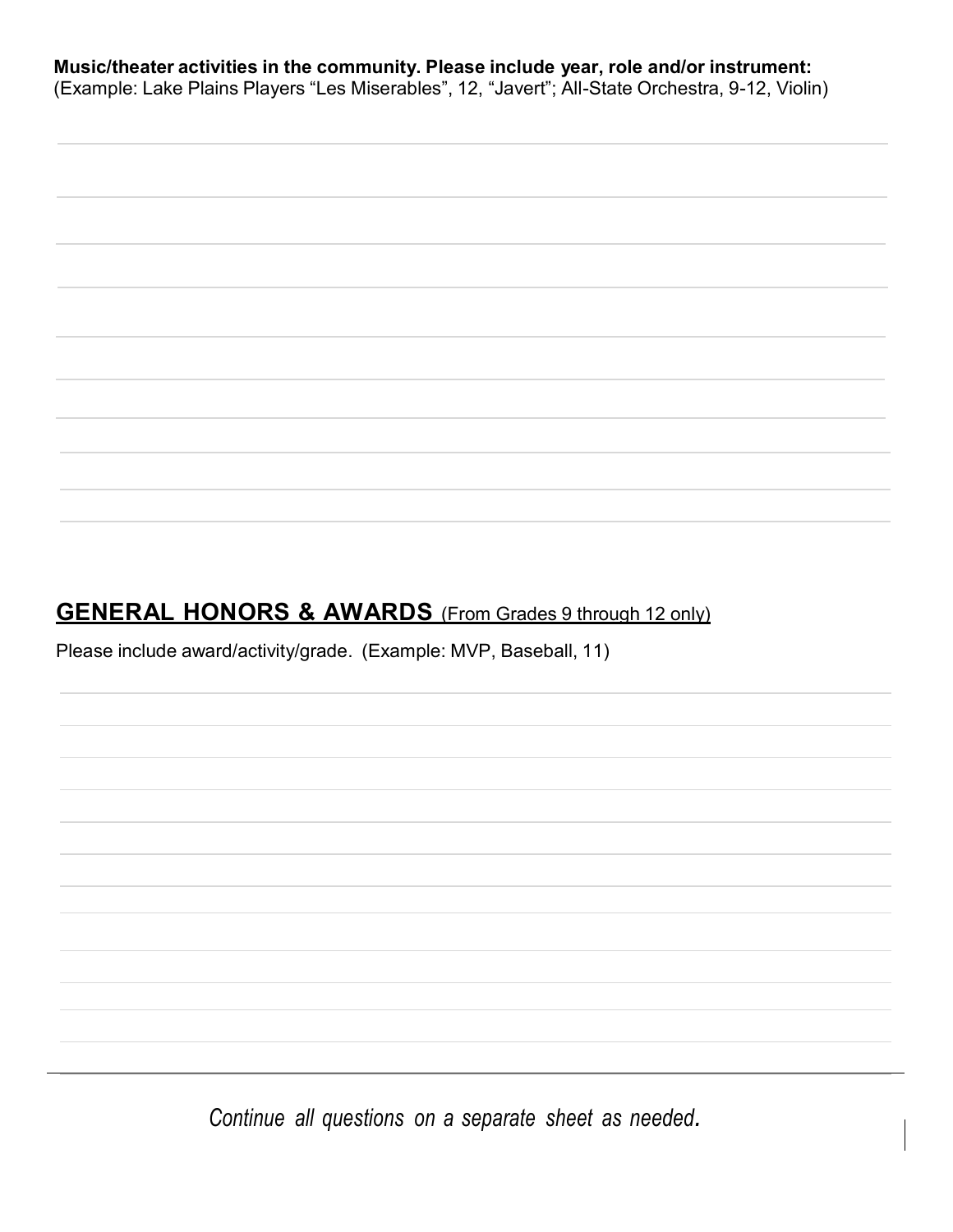# EXTRA-CURRICULAR ACTIVITIES & ATHLETICS (From Grades 9 through 12 only)

Please include year/offices/positions held. (Example: Yearbook, 9-12, Editor 12)

### NON-SCHOOL ACTIVITIES & COMMUNITY VOLUNTEER SERVICES

(Example: Church Youth Group; Boy Scouts, 10 yrs., Patrol Leader; Volunteer Middleport Library 15 hrs.)

For volunteer service, list only activities from Grades 9 through 12. Include hours served.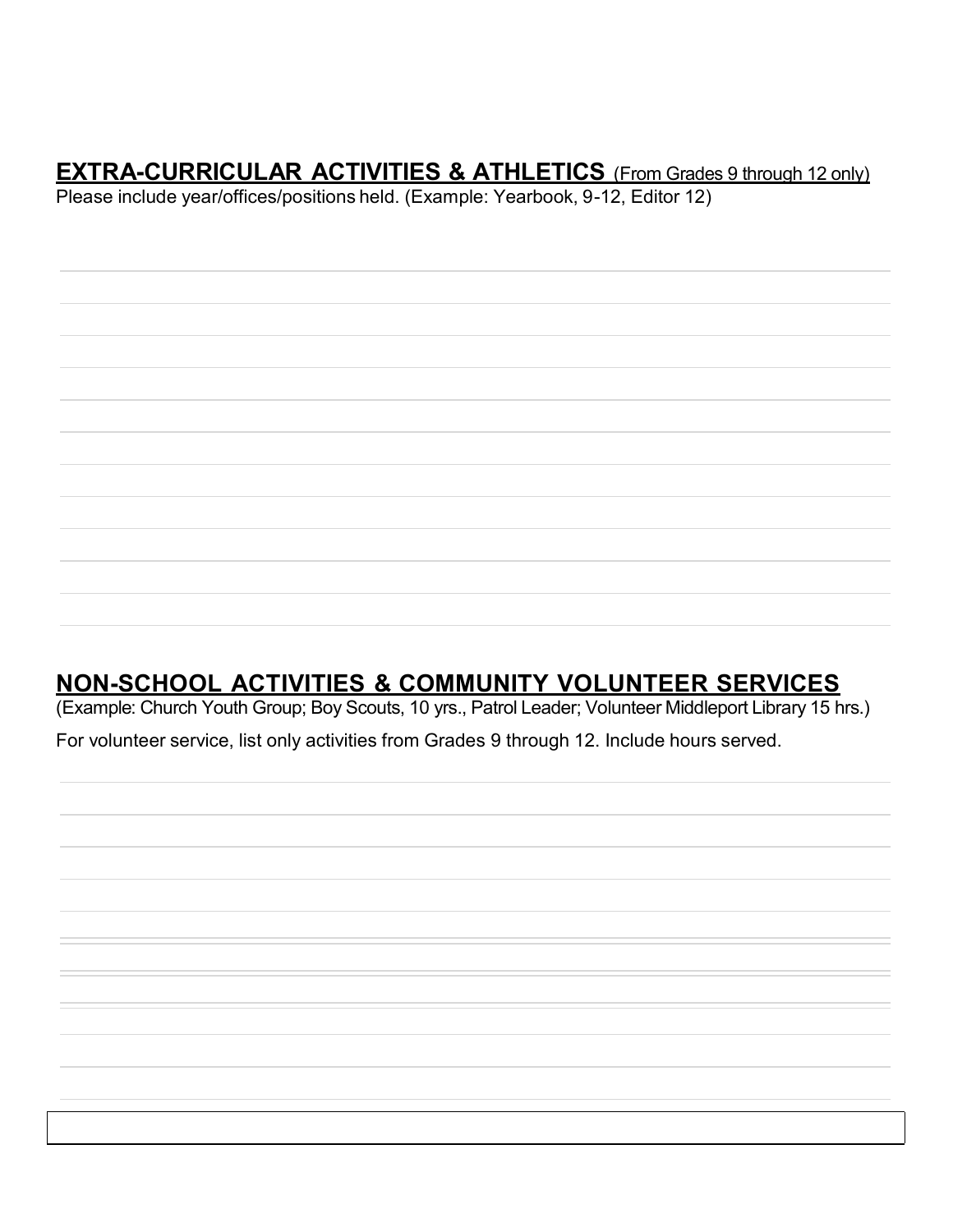### EMPLOYMENT EXPERIENCE

List employer, job title and months worked:

## FUTURE GOALS

2- or 4-Year college or university you plan on attending beginning fall of 2018:

Course of study (Please list Major/Minor):

Long-term career goal:

Continue all questions on a separate sheet as needed.